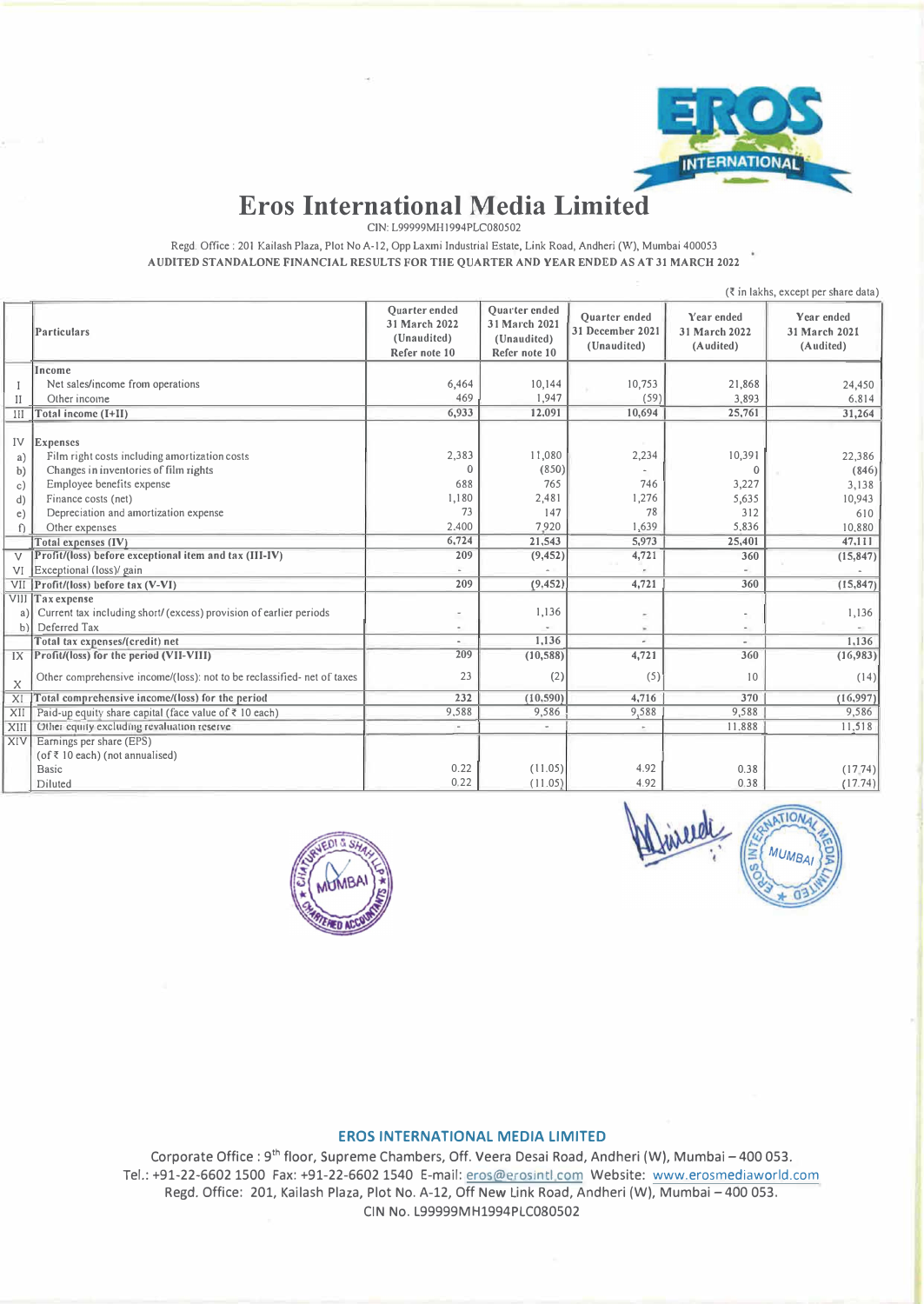

#### **Notes:**

1 The above results have been reviewed by the Audit Committee and approved by the Board of Directors at its meeting held on 29 May 2022.

2 Statement of assets and liabilities (Amount In ₹ Lakhs, unless otherwise stated)

| STATCHICHE OF ASSUES AND HADITITIUS (ATHOUNT IN CLANIS, UNIUSS OTHERWISE STATUT<br><b>Particulars</b> | ₹ in lakhs<br>As at<br>31 March 2022 | <b><i><i>z</i></i></b> in lakhs<br>As at<br>31 March 2021 |
|-------------------------------------------------------------------------------------------------------|--------------------------------------|-----------------------------------------------------------|
| Assets                                                                                                |                                      |                                                           |
| Non-current assets                                                                                    |                                      |                                                           |
| Property, plant and equipment                                                                         | 4,154                                | 4,961                                                     |
| Intangible assets                                                                                     |                                      |                                                           |
| a) Content advances                                                                                   | 29,790                               | 35,437                                                    |
| b) Film rights                                                                                        | 19,237                               | 29,145                                                    |
| c) Other intangible assets                                                                            | 54                                   | 48                                                        |
| d) Intangible assets under development                                                                | 321                                  | 324                                                       |
| Financial assets                                                                                      |                                      |                                                           |
| a) Investments                                                                                        | 4,492<br>545                         | 4,502                                                     |
| b) Loans                                                                                              | ľ                                    | 545<br>98                                                 |
| c) Restricted bank deposits                                                                           | 278                                  | 280                                                       |
| d) Other financial assets<br>Other non-current assets                                                 | 6,596                                | 6,634                                                     |
|                                                                                                       |                                      |                                                           |
| Total non-current assets                                                                              | 65,468                               | 81,974                                                    |
| Current assets                                                                                        |                                      |                                                           |
| Inventories                                                                                           | 850                                  | 850                                                       |
| Financial assets                                                                                      |                                      |                                                           |
| a) Trade receivables                                                                                  | 65,099                               | 46,081                                                    |
| b) Cash and cash equivalents                                                                          | 152                                  | 874                                                       |
| c) Restricted bank deposits                                                                           | 535<br>614                           | 2,754                                                     |
| d) Loans and advances                                                                                 | 48                                   | 838<br>90                                                 |
| e) Other financial assets                                                                             | 513                                  | 110                                                       |
| Other current assets<br>Total current assets                                                          | 67,811                               | 51,597                                                    |
|                                                                                                       | 133,279                              |                                                           |
| <b>Total assets</b>                                                                                   |                                      | 133,571                                                   |
| Equity                                                                                                |                                      |                                                           |
| Equity share capital                                                                                  | 9,588                                | 9,586                                                     |
| Other equity                                                                                          | 11,888                               | 11,518                                                    |
| Total equity                                                                                          | 21,476                               | 21,104                                                    |
| <b>Liabilities</b>                                                                                    |                                      |                                                           |
| <b>Non-current liabilities</b>                                                                        |                                      |                                                           |
| <b>Financial liabilities</b>                                                                          |                                      |                                                           |
| a) Borrowings                                                                                         | 6,124                                | 4                                                         |
| b) Trade payables                                                                                     |                                      |                                                           |
| i) Total outstanding dues of micro and small enterprises                                              |                                      |                                                           |
| ii) Total outstanding dues of creditors other than micro and small enterprises                        | 19,082                               | 17,999                                                    |
| c) Lease liabilities                                                                                  | 1,108                                | 1,649                                                     |
| d) Other financial liabilities                                                                        | 25                                   | 25                                                        |
| Employee benefit obligations<br>Other non-current liabilities                                         | 243                                  | 265                                                       |
| Total non-current liabilities                                                                         | 8,638<br>35,220                      | 2,521<br>22,463                                           |
| <b>Current liabilities</b>                                                                            |                                      |                                                           |
| Financial liabilities                                                                                 |                                      |                                                           |
| a) Borrowings                                                                                         | 46,885                               | 56,094                                                    |
| b) Acceptances                                                                                        |                                      | 1,400                                                     |
| c) Trade payables                                                                                     |                                      |                                                           |
| i) Total outstanding dues of micro and small enterprises                                              | 56                                   |                                                           |
| ii) Total outstanding dues of creditors other than micro and small enterprises                        | 9,734                                | 12,673                                                    |
| d) Lease liabilities                                                                                  | 541                                  | 488                                                       |
| e) Other financial liabilities                                                                        | 2,793                                | 3,459                                                     |
| Employee benefit obligations                                                                          | 227                                  | 239                                                       |
| Other current liabilities                                                                             | 9,584                                | 8,112                                                     |
| Current tax liabilities                                                                               | 6,763                                | 7,539                                                     |
| <b>Total current liabilities</b>                                                                      | 76,583                               | 90,004                                                    |
| <b>Total liabilities</b>                                                                              | 111,803                              | 112,467                                                   |
| Total equity and liabilities                                                                          | 133,279                              | 133,571                                                   |

**MUMBAI** 



#### **EROS INTERNATIONAL MEDIA LIMITED**

Corpora<sup>6</sup> Office: 9 Tel.: +91-22-660<sub>2</sub> 2x: +91-22-6602 1540 E-mail: eros@erosintl.com Website: www.erosmediaworld.com or, Supreme Chambers, Off. Veera Desai Road, Andheri (W), Mumbai -400 053. Regd. Office: 201, Kailash Plaza, Plot No. A-12, Off New Link Road, Andheri (W), Mumbai -400 053. CIN No. L99999MH1994PLC080502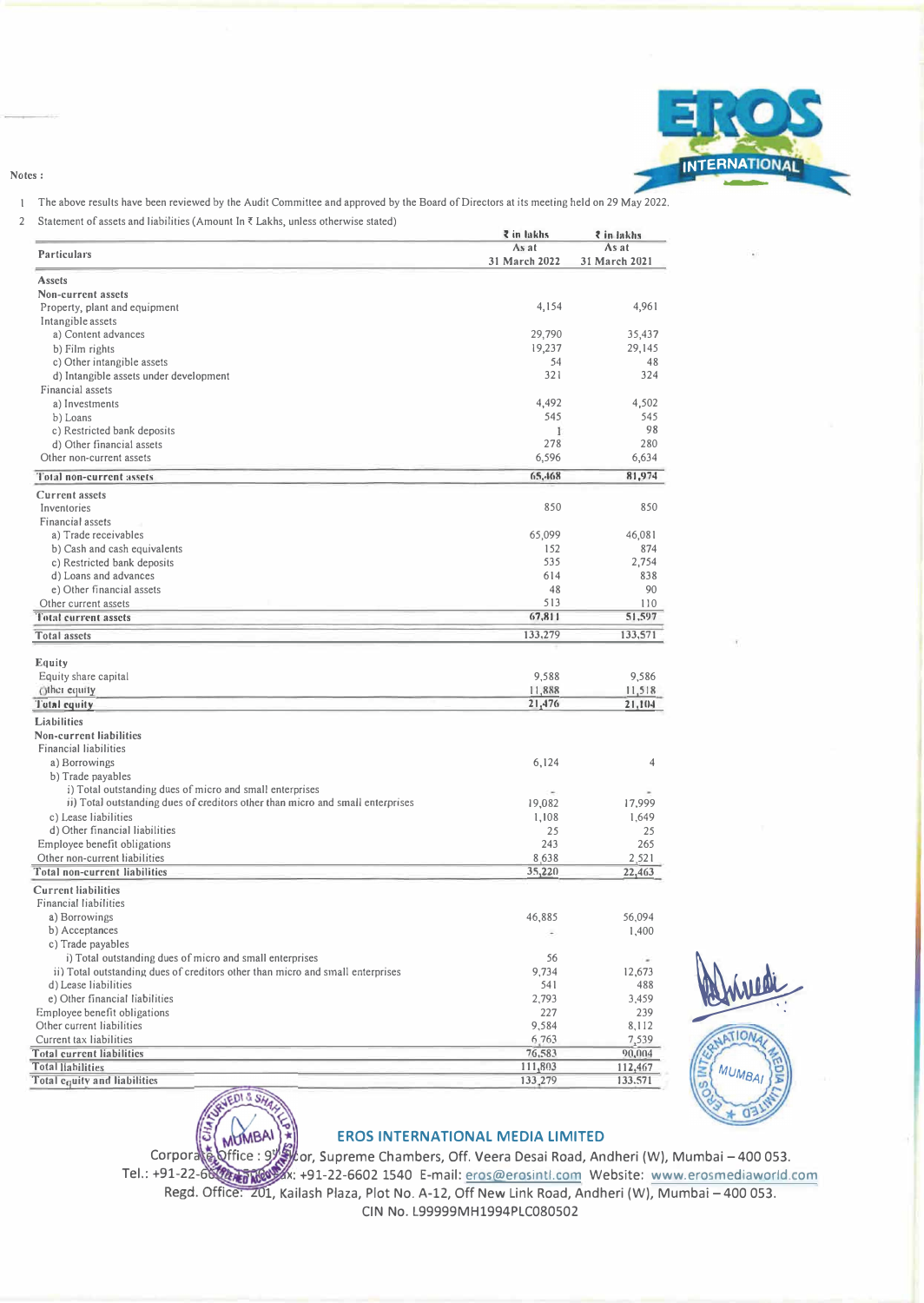

| <b>Statement of Cash Flow</b>                                            | ₹ in lakhs                  | ₹ in lakhs                  |                  |
|--------------------------------------------------------------------------|-----------------------------|-----------------------------|------------------|
| <b>Particulars</b>                                                       | Year ended<br>31 March 2022 | Year ended<br>31 March 2021 |                  |
| Cash flow from operating activities                                      |                             |                             |                  |
| Profit/(loss) before tax                                                 | 360                         | (15, 847)                   |                  |
| Non-cash adjustments to reconcile Profit before tax to net cash flows    |                             |                             |                  |
| Depreciation and amortisation                                            | 8,890                       | 13,873                      |                  |
| Bad debts and trade receivables written off                              | 2                           | 1,069                       |                  |
| Sundry balances written back                                             | (1, 546)                    | (1,648)                     |                  |
| Content advances written off                                             |                             | 5,596                       |                  |
| Provision/(Reversal of provision) for doubtful advances                  | 4,036                       | 531                         |                  |
| Reversal of Provision of Impairment of Content advance                   | (1, 172)                    | (3, 284)                    |                  |
| Reversal of expected credit loss                                         | $\omega$                    | (21)                        |                  |
| Finance costs                                                            | 5,672                       | 11,150                      |                  |
| Interest income<br>Gratuity                                              | (37)                        | (578)                       |                  |
| (Gain) on sale of tangible assets (net)                                  | 53                          | 56                          |                  |
| Impairment loss on Investment                                            | 10                          | (1)                         |                  |
| Expense on employee stock option scheme                                  |                             | 98                          |                  |
| Unrealised foreign exchange gain                                         | (25)                        | (652)                       |                  |
| Operating profit before working capital changes                          |                             |                             |                  |
|                                                                          | 16,243                      | 10,342                      |                  |
| (Decrease) in current liabilities                                        | 7,588                       | (6,844)                     |                  |
| Increase/(Decrease) in other financial liabilities                       | (6, 226)                    | 138                         |                  |
| Increase/(Decrease) in trade payables                                    | 4,890                       | 15,985                      |                  |
| (Decrease) in employee benefit obligations<br>Decrease in inventories(*) | 162                         | (184)                       |                  |
| (Increase)/Decrease in trade receivables                                 | (0)                         | $\mathbf{0}$                |                  |
| (Increase)/Decrease in other current assets                              | (18, 267)                   | 6,907                       |                  |
| (Increase) /Decrease in other non- current assets                        | (403)<br>37                 | (184)<br>(2,796)            |                  |
| (Increase)/Decrease in short-term loans and advances                     | 224                         | (118)                       |                  |
| (Increase)/Decrease in other financial assets                            | (2)                         | $\mathbf{1}$                |                  |
| Cash generated from operations                                           | 4,246                       | 23,247                      |                  |
| Taxes paid (net)                                                         | (953)                       | (2,301)                     |                  |
| Net cash generated from operating activities (A)                         | 3,293                       | 20,946                      |                  |
| Cash flow from investing activities                                      |                             |                             |                  |
| Purchase of tangible assets                                              | (32)                        | (146)                       |                  |
| Purchase of intangible film rights and related content                   | (2,609)                     | (10, 829)                   |                  |
| Deposits with banks (net)                                                | 2,317                       | 798                         |                  |
| Proceeds from sale of fixed assets                                       | 5                           | 6                           |                  |
| Interest income                                                          | 79                          | 186                         |                  |
| Net cash used in investing activities (B)                                | (240)                       | (9,985)                     |                  |
| Cash flows from financing activities                                     |                             |                             |                  |
| Proceeds from issue of equity shares (net)                               | $\mathbf{2}$                | 24                          |                  |
| Repayment of long-term borrowings                                        | 6,333                       | (2,274)                     |                  |
| Change in short-term borrowings                                          | (4,211)                     | (2,189)                     |                  |
| Finance charges (net)                                                    | (5,899)                     | (5,750)                     |                  |
| Net cash flow from $/$ (used ) in financing activities $(C)$             | (3, 775)                    | (10, 189)                   |                  |
| Net decrease in cash and cash equivalents $(A + B + C)$                  | (722)                       | 772                         |                  |
| Cash and cash equivalents at the beginning of the year                   | 874                         | 102                         |                  |
| Cash and cash of uivalents at the end of the year                        | 152                         | 874                         |                  |
| * Amount less then one lakhs<br><b>IEDI</b> & SH                         |                             |                             |                  |
|                                                                          |                             |                             | $\boldsymbol{v}$ |

ED .



#### **EROS INTERNATIONAL MEDIA LIMITED**

Corporate Office : 9<sup>th</sup> floor, Supreme Chambers, Off. Veera Desai Road, Andheri (W), Mumbai – 400 053. Tel.: +91-22-6602 1500 Fax: +91-22-6602 1540 E-mail: eros@erosintl.com Website: www.erosmediaworld.com Regd. Office: 201, Kailash Plaza, Plot No. A-12, Off New Link Road, Andheri (W), Mumbai - 400 053. CIN No. L99999MH1994PLC080502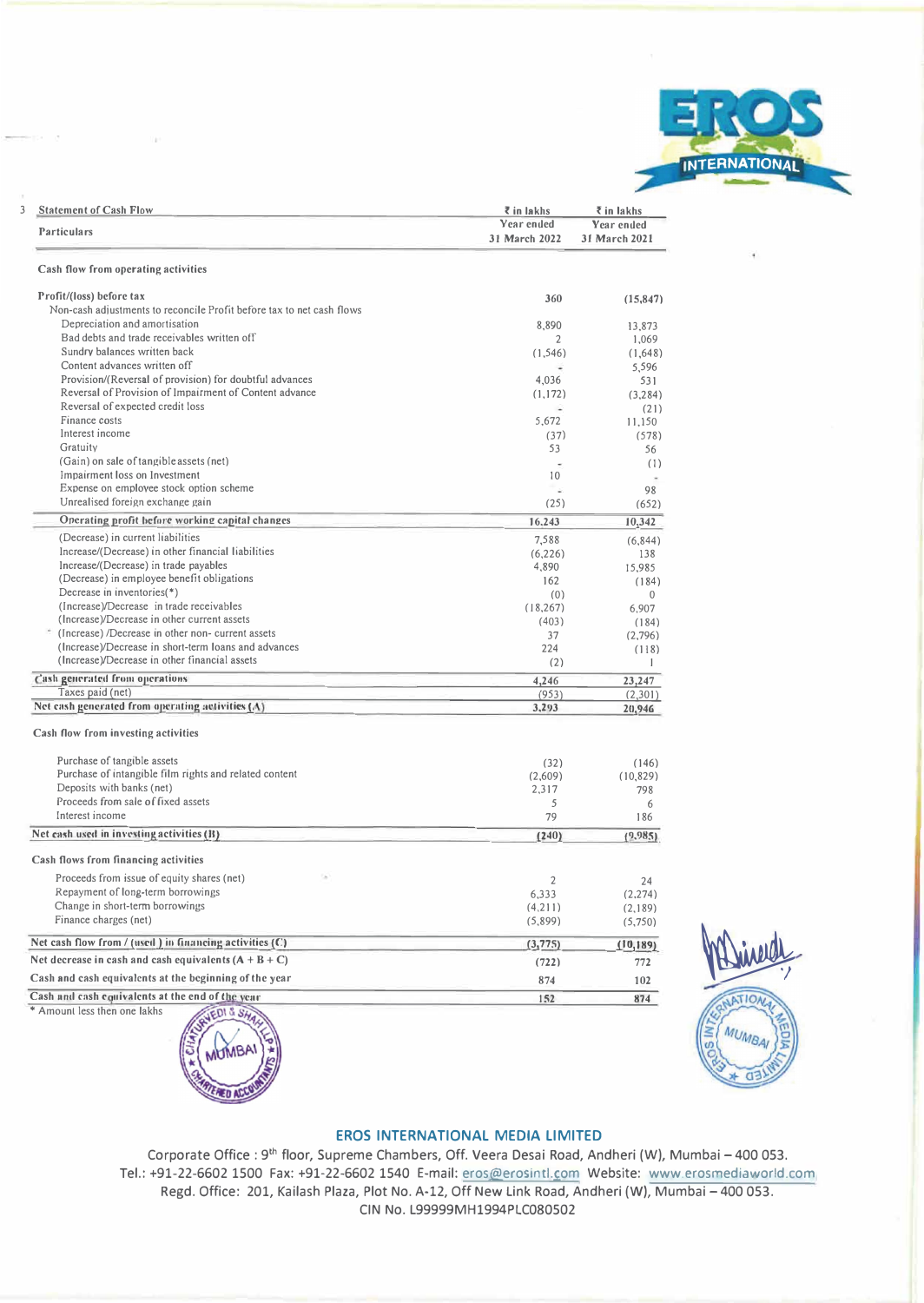

- 4 The Company operates on a single reportable segment, which is co-production, acquisition and distribution oflndian language films in multiple formats, being governed by similar risks and returns, forming the primary business segment. Accordingly, no segment information has been submitted as a part of the quarterly financial results presented.
- 5 One Time Restructuring (OTR) under RB l's Resolution Framework for Covid-19 related stress as per RBI circular dated 6 August 2020 and Resolution Framework for Covid-19 related stress - Financial Parameters dated 7 September 2020 were invoked by the company and the consortium bankers on 24 December 2020. The said resolution plan was duly approved and implemented by the company's bankers on 22 June 2021 with effect from the cut-off date as l January 2021 and accordingly, the outstanding debts liabilities were regularized and restructured and the impact of the said restructuring has been taken in the financial result for the year ended 31 March 2022 based on the OTR framework agreement, bank sanction letters and other related documents,
- The Company has trade receivables of Rs.40,645 lakhs from Eros Worldwide FZ LLC ("EWW")(" Company having significant influence"), and Rs 8,652 lakhs from Eros International Limited UK (fellow subsidiary ofEWW) and Rs.2,884 lakhs from Eros International USA Inc. (fellow subsidiary ofEWW). Dues ofEWW of Rs. 32,577 lakhs are overdue. As per the management accounts for year ended March 31, 2022, net worth of these companies has been eroded and has incurred losses in that year. Further, EWW has made significant write down in the carrying amount of film content. The parent Company of aforesaid entities i.e. Eros Media World PLC is committed to continue to support these entities. Based on the future business plans ofEWW, management is confident of recovery of above dues from related parties and does not require any provisions.
- As at 31 March, 2022, the current liabilities exceeds the current assets by  $\bar{\tau}$  8,772 lakhs. The economic uncertainty created by the COVID-19 resulted in significant business disruptions for film distributer and broadcasting companies till December 2021. Material uncertainties exists that may cast significant doubt on the Company's ability to continue as a going concern. The Company has taken various steps aimed at augmenting liquidity including restructuring of the borrowing facilities, conserving cash including various costs saving initiatives, and maximizing revenue through monetizing of the film/music library by way of long term contracts, recovery of trade receivables overdue and raising of funds by way of proposed issue of share warrants. The Company has considered the impact of these uncertainties and steps and factored them into their financial forecasts. For the said reason, Management continues to adopt the going concern basis in preparing the financial results.
- Company would be seeking approval of shareholders, in ensuring annual general meeting to approve the excess remuneration of  $\bar{\epsilon}$  394 lakhs accrued/paid to Vice Chairman and Managing Director for the year ended 31 March 2022, arising due to inadequate profits during the year
- 9 Since early March 2021, India has witnessed a second wave of COVID-19 with sudden rise in COVID-19 cases across India. This led to imposing Iockdown like restrictions across the country and impacted the economic activity including the entire media and entertainment industry. India has also witnessed third wave of COVID I 9 since January 2022. The business activities of the Company were also affected for the above periods/year. The Company's management has done an assessment of the situation, including the liquidity position, the recoverability and carrying value of all its investments, other assets and liabilities and concluded that there were no material adjustments required as on March 31, 2022. As a result of the growing uncertainties with respect to COVID-19, the impact of this pandemic may be different from that estimated as at the date of approval of these financial results, The Company will continue to closely monitor any material changes to future economic condition
- 10 The figures for the last quarters ended 31 March 2022 and 31 March 2021 are the balancing figures between audited figures for the full financial year ended 31 March 2022 and 31 March 2021 and the unaudited published year-to-date figures up to 31 December 2021 and 31 December 2020 respectively, being the date of the end of the third quarter of the respective financial year,
- 11 The Company's financial results for any period fluctuate due to film release schedules which take into account holidays and festivals in India and elsewhere, competitor film releases and sporting events

Place: Mumbai Date : 29 May 2022



-

For and on behalf of Board of Directors MUMB

Pradeep Dwivedi Executive Director & Chief Executive Officer DIN: 07780146

#### **EROS INTERNATIONAL MEDIA LIMITED**

Corporate Office : 9<sup>th</sup> floor, Supreme Chambers, Off. Veera Desai Road, Andheri (W), Mumbai - 400 053. Tel.: +91-22-6602 1500 Fax: +91-22-6602 1540 E-mail: eros@erosintl.com Website: www.erosmediaworld.com Regd. Office: 201, Kailash Plaza, Plot No. A-12, Off New Link Road, Andheri (W), Mumbai - 400 053. **CIN No.** L99999MH1994PLC080502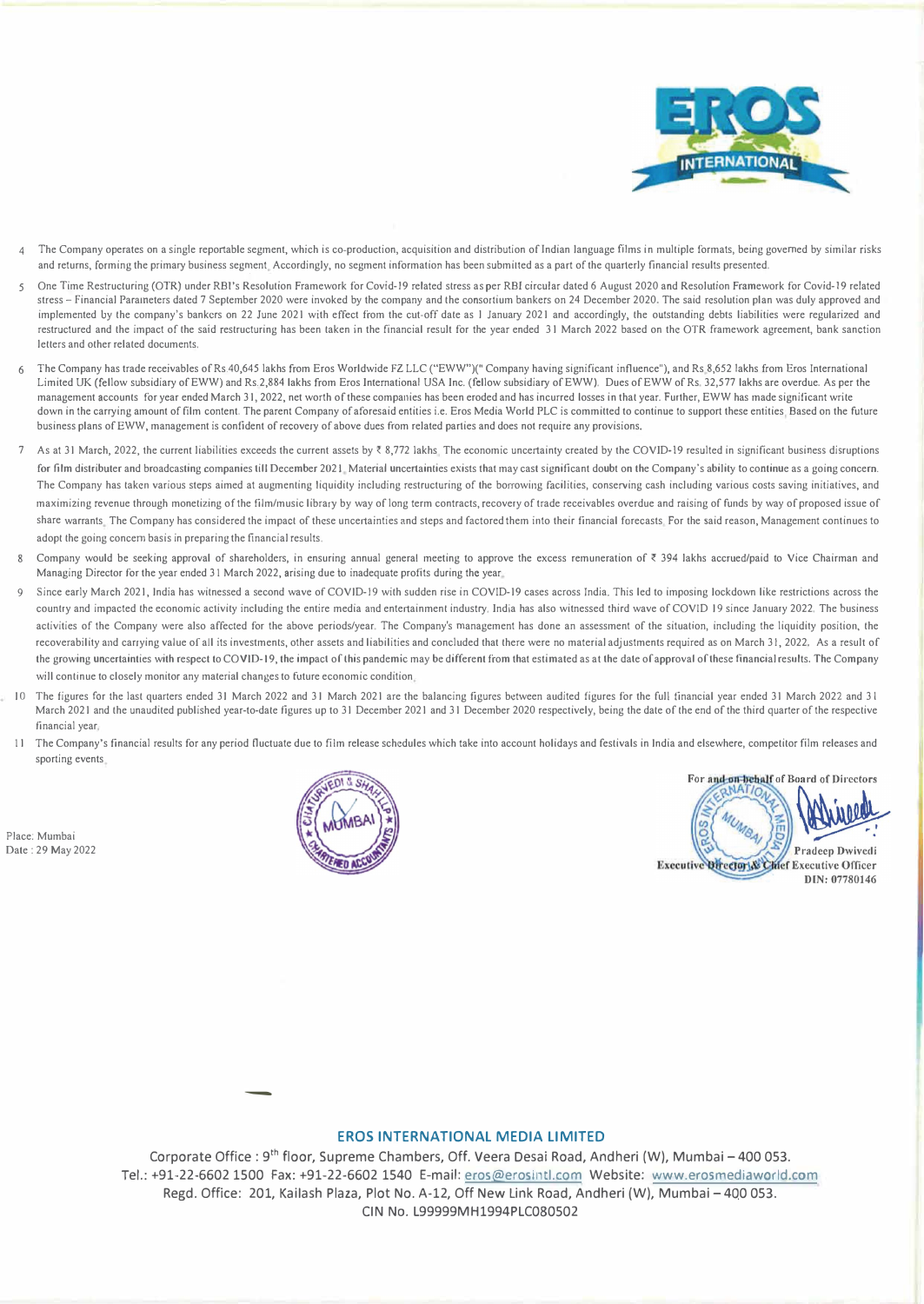

Independent Auditor's Report on Quarterly and Year to Date Audited Standalone Financial Results of EROS INTERNATIONAL MEDIA LIMITED Pursuant to the Regulation 33 of the SEBI (Listing Obligations and Disclosure Requirements) Regulations, 2015, (as amended)

To, The Board of Directors of Eros International Media Limited

#### Report on the audit of the Standalone Financial Results

#### Qualified Opinion

We have audited the accompanying Statement of quarterly and year to date standalone financial results of EROS INTERNATIONAL MEDIA LIMITED ("the Company") for the quarter and year ended March 31, 2022 ("the Statement"), attached herewith, being submitted by the Company pursuant to the requirement of Regulation 33 of the SEBI (Listing Obligations and Disclosure Requirements) Regulations, 2015 as amended (the "Listing Regulations").

In our opinion and to the best of our information and according to the explanations given to us, except the possible effects of the matters described in "Basis for Qualified Opinion" para below, these financial results:-

- i. are presented in accordance with requirements of the Regulation 33 of the Listing Regulations in this regard; and
- ii. gives a true and fair view in conformity with the recognition and measurement principles laid down in the applicable Indian Accounting Standards and other accounting principles generally accepted in India, of the net profit, other comprehensive loss and other financial information of the Company for the quarter and year ended March 31, 2022.

## Basis for Qualified Opinion

With reference to Note 6 of the Standalone Financial Results, the Company has trade receivables of Rs.40,645 Lakhs from Eros Worldwide FZ LLC ("EWW")(" Company having significant influence"), and Rs.8,652 Lakhs from Eros International Limited UK (fellow subsidiary of EWW) and Rs.2,884 Lakhs from Eros International USA Inc. (fellow subsidiary of EWW). Dues of EWW of Rs. 32,577 Lakhs are overdue. As per the management accounts for year ended March 31, 2022 provided to us, net worth of these companies has been eroded and has incurred losses in that year. Further, EWW has made significant write down in the carrying amount of film content.

1

Head Office: 714-715, Tulsiani Chambers, 212, URL: www.cas.ind.in

Branch: Bengaluru



aí - 400 021, India. Tel: +91 22 3021 8500 · Fax:+91 22 3021 8595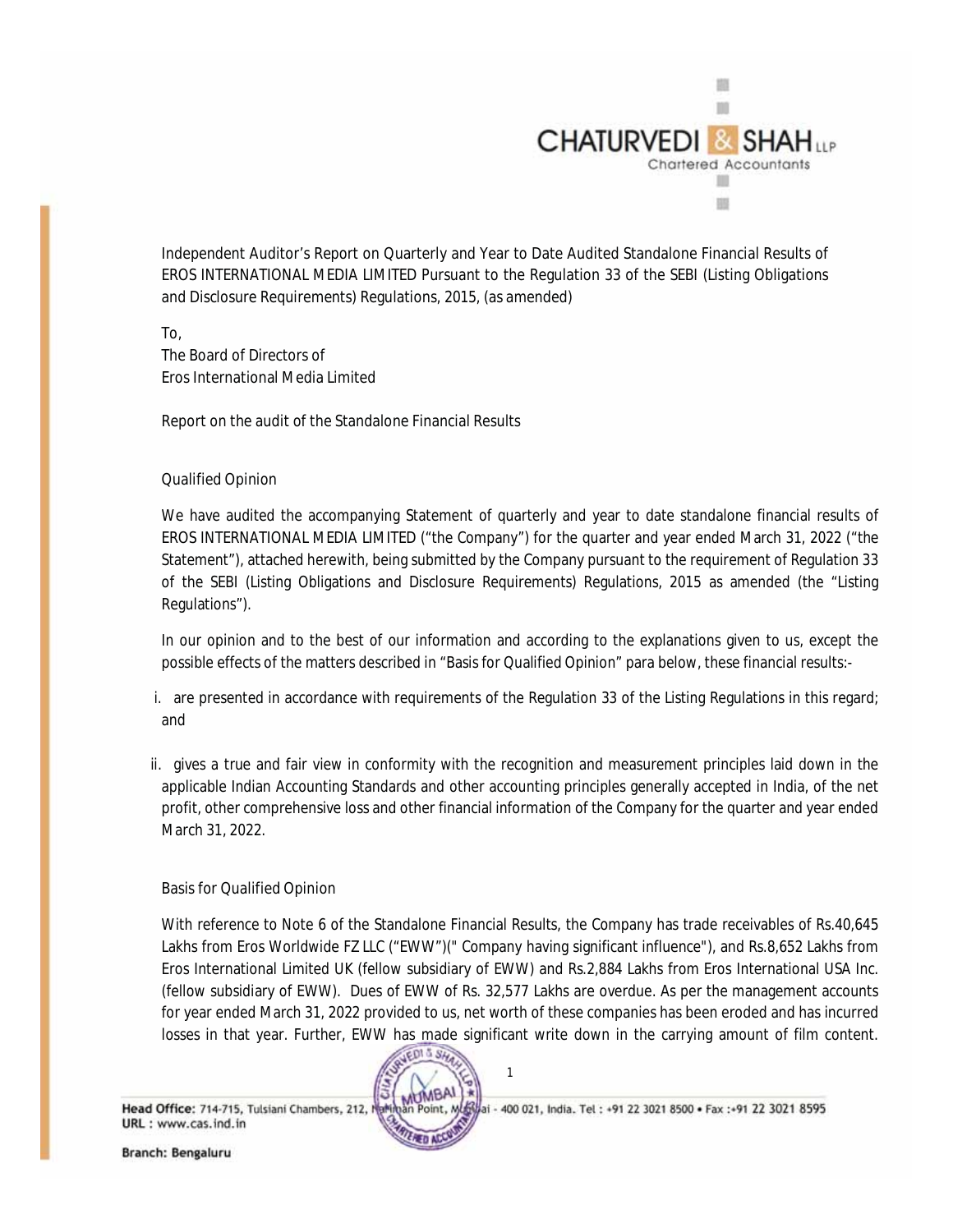E  $\equiv$ **CHATURVEDI & SHAH LLP** Chartered Accountants  $\blacksquare$  $\equiv$ 

Considering the financial position of these companies, we are unable to obtain sufficient appropriate audit evidence to comment on the extent of the recoverability of the carrying value of the above receivables and the consequential effects on the loss for the year.

We conducted our audit in accordance with the Standards on Auditing (SAs) specified under Section 143(10) of the Companies Act, 2013, as amended (the "Act"). Our responsibilities under those Standards are further described in the "Auditor's Responsibilities for the Audit of the Financial Results" section of our report. We are independent of the Company in accordance with the Code of Ethics issued by the Institute of Chartered Accountants of India together with the ethical requirements that are relevant to our audit of the statement under the provisions of the Act, and the Rules thereunder, and we have fulfilled our other ethical responsibilities in accordance with these requirements and the Code of Ethics. We believe that the audit evidence we have obtained by us is sufficient and appropriate to provide a basis for our qualified opinion.

#### Material Uncertainty related to Going Concern

With reference to Note 7 of the Standalone Financial Results, the economic uncertainty created by the novel coronavirus has resulted in significant business disruptions for film distributer and broadcasting companies. Company's current liabilities exceed the current assets as on March 31, 2022. These conditions, along with other matter as set forth in the aforesaid note, indicate the existence of a material uncertainty with respect to the Company's assessment to continue as a going concern and such assumption depends on the Company's monetizing of the film/music library by way of long term contracts, recovery of the dues from the Eros Worldwide FZ LLC and raising of funds by way of proposed issue of share warrants.

Our opinion is not modified in respect of this above matter.

## Management's Responsibility for the Standalone Financial Results

The statement has been prepared on the basis of the standalone annual financial statements. The Board of Directors of the Company are responsible for the preparation of statement that gives a true and fair view of the net profit and other comprehensive loss of the Company and other financial information in accordance with the accounting standards specified under Section 133 of the Act, read with the relevant rules issued thereunder and other accounting principles generally accepted in India and in compliance with Regulation 33 of the Listing Regulations. This responsibility also includes maintenance of adequate accounting records in accordance with the provision of the Act for safeguarding the assets of the Company and for preventing and detecting frauds and other irregularities; selection and application of appropriate accounting policies; making judgements and estimates that are reasonable and prudent; and the design, implementation and maintenance of adequate



2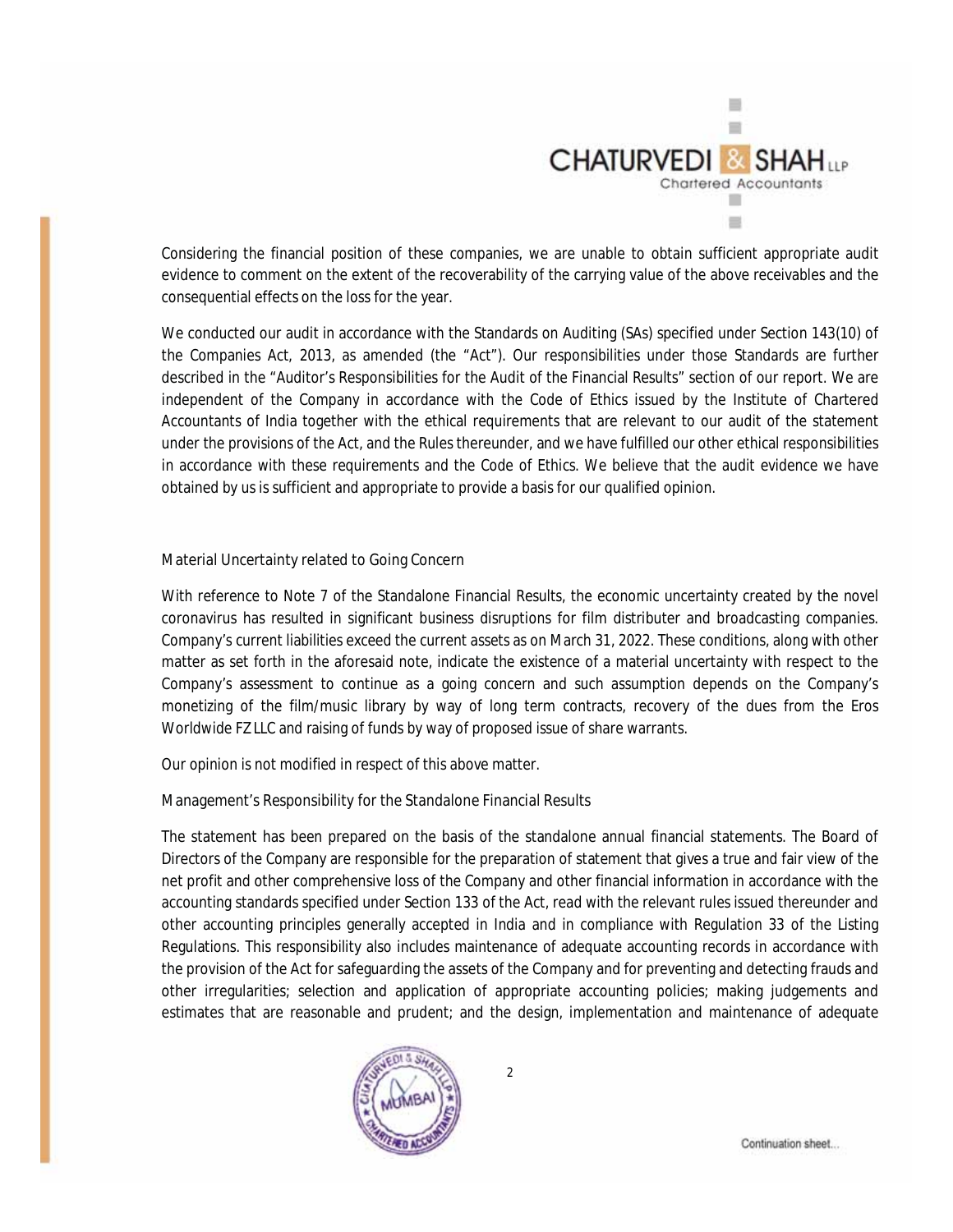

internal financial controls, that were operating effectively for ensuring the accuracy and completeness of the accounting records, relevant to the preparation and presentation of the Statement that give a true and fair view and are free from material misstatement, whether due to fraud or error.

In preparing the statements, Board of Directors is responsible for assessing the Company's ability to continue as a going concern, disclosing, as applicable, matters related to going concern and using the going concern basis of accounting unless Board of Directors either intends to liquidate the Company or to cease operations, or has no realistic alternative but to do so.

The Board of Directors is also responsible for overseeing the Company's financial reporting process.

#### Auditor's Responsibilities for the Audit of the Standalone Financial Results

Our objectives are to obtain reasonable assurance about whether the Statements as a whole is free from material misstatement, whether due to fraud or error, and to issue an auditor's report that includes our opinion. Reasonable assurance is a high level of assurance, but is not a guarantee that an audit conducted in accordance with SAs will always detect a material misstatement when it exists. Misstatements can arise from fraud or error and are considered material if, individually or in the aggregate, they could reasonably be expected to influence the economic decisions of users taken on the basis of the Statement.

As part of an audit in accordance with SAs, we exercise professional judgment and maintain professional skepticism throughout the audit. We also:

- Identify and assess the risks of material misstatement of the standalone financial statements, whether due to fraud or error, design and perform audit procedures responsive to those risks, and obtain audit evidence that is sufficient and appropriate to provide a basis for our opinion. The risk of not detecting a material misstatement resulting from fraud is higher than for one resulting from error, as fraud may involve collusion, forgery, intentional omissions, misrepresentations, or the override of internal control.
- Obtain an understanding of internal control relevant to the audit in order to design audit procedures that are appropriate in the circumstances. Under Section 143(3)(i) of the Act we are also responsible for expressing our opinion on whether the company has adequate internal financial controls with reference to financial statement in place and the operating effectiveness of such controls.

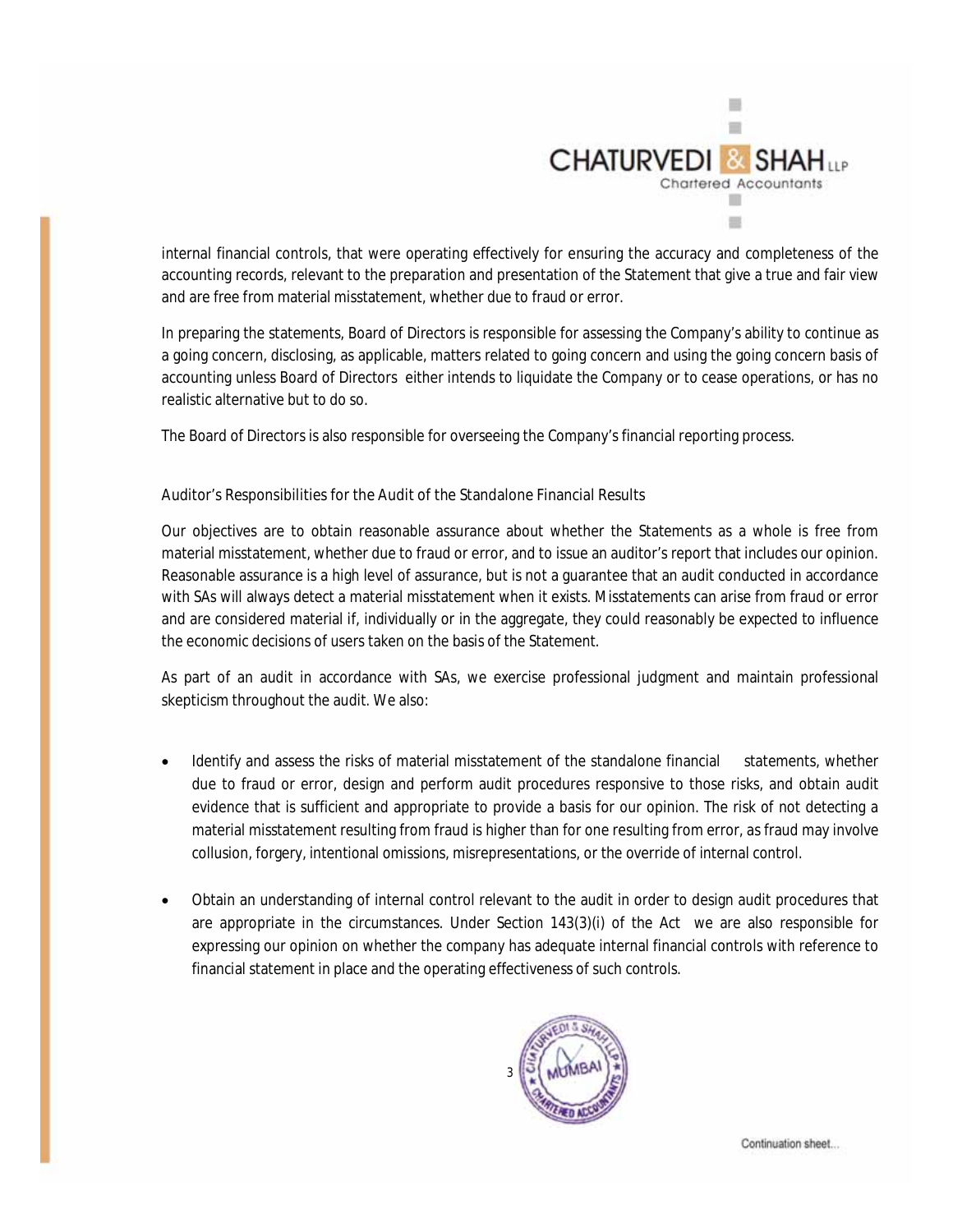

- Evaluate the appropriateness of accounting policies used and the reasonableness of accounting estimates and related disclosures made by management.
- Conclude on the appropriateness of management's use of the going concern basis of accounting and, based on the audit evidence obtained, whether a material uncertainty exists related to events or conditions that may cast significant doubt on the Company's ability to continue as a going concern. If we conclude that a material uncertainty exists, we are required to draw attention in our auditor's report to the related disclosures in the standalone financial statements or, if such disclosures are inadequate, to modify our opinion. Our conclusions are based on the audit evidence obtained up to the date of our auditor's report. However, future events or conditions may cause the Company to cease to continue as a going concern.
- Evaluate the overall presentation, structure and content of the standalone financial statements, including the disclosures, and whether the financial statements represent the underlying transactions and events in a manner that achieves fair presentation.

We communicate with those charged with governance regarding, among other matters, the planned scope and timing of the audit and significant audit findings, including any significant deficiencies in internal control that we identify during our audit.

We also provide those charged with governance with a statement that we have complied with relevant ethical requirements regarding independence, and to communicate with them all relationships and other matters that may reasonably be thought to bear on our independence, and where applicable, related safeguards.

## Other Matters

(i) Remuneration paid by the Company to its Executive Vice Chairman and Managing Director for the year ended March 31, 2022 is in excess by Rs. 394 Lakhs vis-à-vis the limits specified in Section 197 of Companies Act, 2013 ('the Act') read with Schedule V for which Company is seeking approval of shareholders in ensuring annual general meeting.

4



Continuation sheet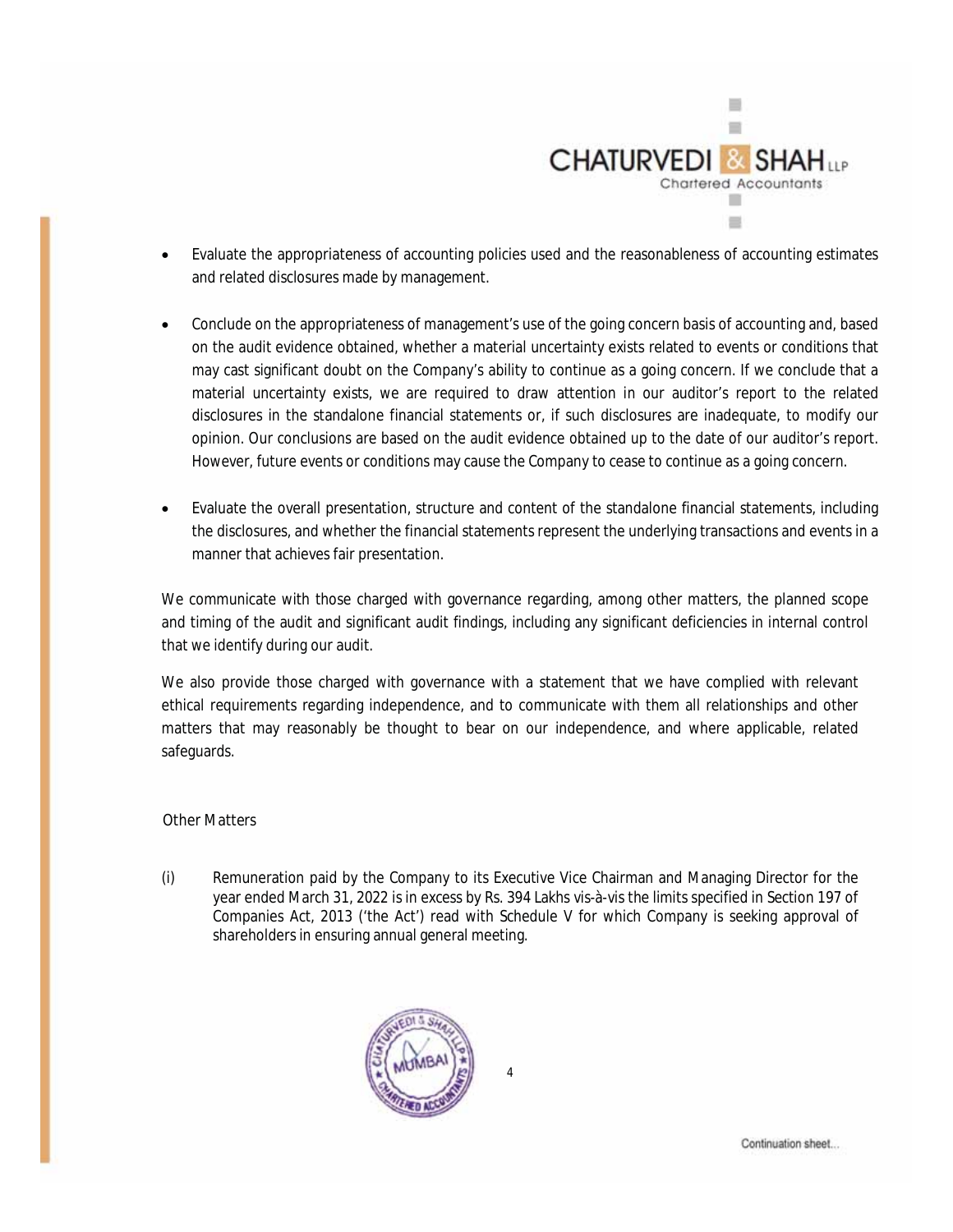

(ii) The statement includes the results for the quarter ended March 31, 2022 being the balancing figure between the audited figures in respect of full financial year ended March 31, 2022 and the published unaudited year-to-date figures up to the third quarter of the current financial year, which were subjected to a limited review by us, as required under the Listing Regulations.

## For Chaturvedi & Shah LLP Chartered Accountants (Firm Registration no. 101720W/W100355)

Albamã

Amit Chaturvedi Partner Membership No.:103141 UDIN: 22103141AJVNBE5085 Place: Mumbai Date: 29<sup>th</sup> May, 2022

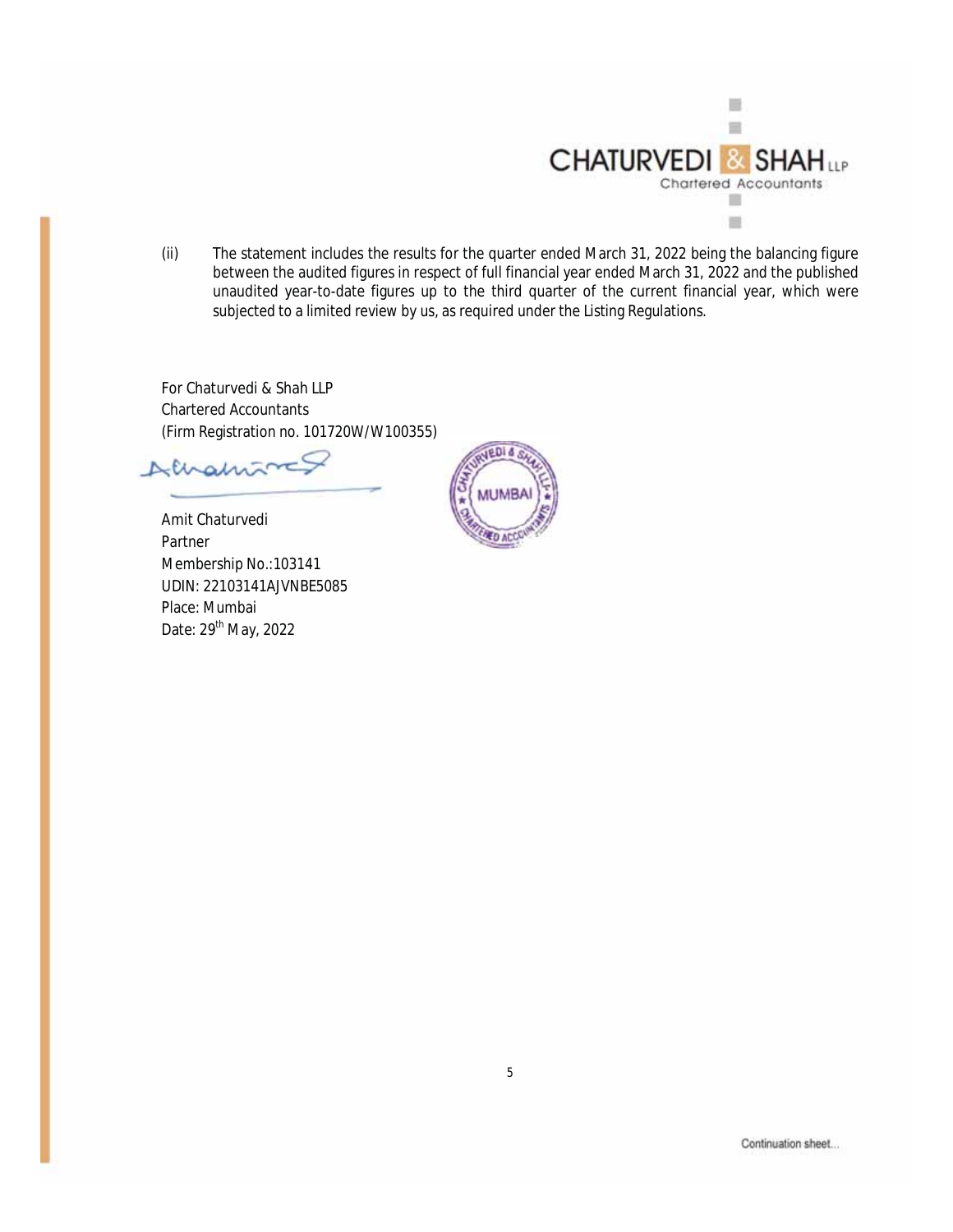## **EROS INTERNATIONAL MEDIA LIMITED**

Annexure I

# Statement on Impact of Audit Qualifications (for audit report with modified opinion) submitted along-with Annual Audited Financial Results - (Standalone)

Statement on Impact of Audit Qualifications for the Financial Year ended March 31, 2022 [See Regulation 33 / 52 of the SEBI (LODR) (Amendment) Regulations, 2016] (Standalone)

|                |                                                                        | <b>Audited Figures</b><br>(Rs.in Lakhs)                 |                                         |  |
|----------------|------------------------------------------------------------------------|---------------------------------------------------------|-----------------------------------------|--|
| Sr.<br>No.     | <b>Particulars</b>                                                     | (As reported<br>before adjusting<br>for qualifications) | (After adjusting<br>for qualifications) |  |
| 1              | Turnover / Total income                                                | 25,761                                                  |                                         |  |
| $\overline{2}$ | <b>Total Expenditure</b>                                               | 27,401                                                  |                                         |  |
| 3              | Net Profit/(Loss)                                                      | 360                                                     |                                         |  |
| 4              | Earnings Per Share (Rs)                                                | 0.38                                                    | Not Determinable                        |  |
| 5              | <b>Total Assets</b>                                                    | 1,33,279                                                |                                         |  |
| 6              | <b>Total Liabilities</b>                                               | 1,11,803                                                |                                         |  |
| 7              | Net Worth                                                              | 21,476                                                  |                                         |  |
| 8              | Any other financial item(s) (as felt<br>appropriate by the management) | <b>None</b>                                             |                                         |  |

II. Audit Qualification (each audit qualification separately):

| a. | Audit<br><b>Details</b><br>of        | With reference to Note 6 of the Standalone Financial Results, the        |
|----|--------------------------------------|--------------------------------------------------------------------------|
|    | Qualification:                       | Company has receivables of Rs.40,645 lakhs from Eros Worldwide FZ LLC    |
|    |                                      | ("EWW")(" Company having significant influence"), Rs.8,652 lakhs from    |
|    |                                      | Eros International Limited UK (fellow subsidiary of EWW) and             |
|    |                                      | Rs.2,884 lakhs from Eros International USA Inc. (fellow subsidiary of    |
|    |                                      | EWW). Dues of EWW of Rs. 32,577 lakhs are overdue. As per the            |
|    |                                      | management accounts for year ended March 31, 2022 provided to us,        |
|    |                                      | net worth of these companies has been eroded and has incurred losses     |
|    |                                      | in that year. Further, EWW has made significant write down in the        |
|    |                                      | carrying amount of film content. Considering the financial position of   |
|    |                                      | these companies, we are unable to obtain sufficient appropriate audit    |
|    |                                      | evidence to comment on the extent of the recoverability of the carrying  |
|    |                                      | value of the above receivables and the consequential effects on the loss |
|    |                                      | for the year.                                                            |
|    |                                      |                                                                          |
| b. | of<br>Audit<br>Type                  | <b>Qualified Opinion</b>                                                 |
|    | Qualification<br>Qualified Opinion / |                                                                          |
|    | <b>Disclaimer of Opinion</b>         |                                                                          |
|    | / Adverse Opinion                    |                                                                          |
| C. | of<br>Frequency                      |                                                                          |
|    | qualification:                       | <b>First Time</b>                                                        |
|    |                                      |                                                                          |